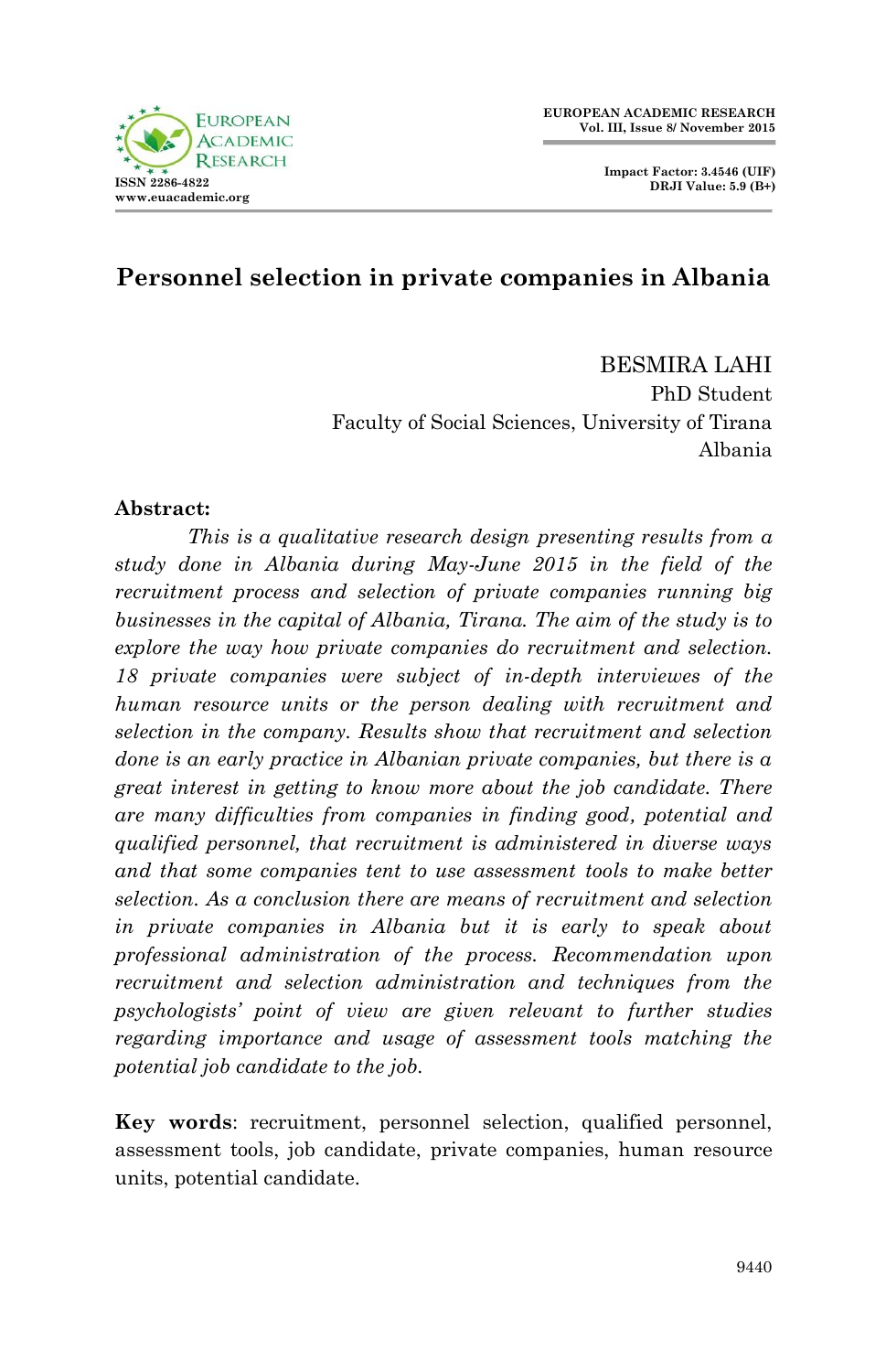## **INTRODUCTION:**

Recruitment process and personnel selection is still vague as a process studied in Albania. That is due to the late raise of the private sector in 1991 and to the lack of exploring this area from the psychologists' screen. Only a few studies regarding recruitment process stages and procedure have been screened from the economists" organizational behavior point of view. Raising the question how personnel is recruited from private companies regarding recruitment procedure, competence assessment of job candidates and techniques used to assess the recruit have been in the centre of attention in this study.

The challenge of selecting the right people by many organizations is a real fundamental error (K.Byrne, 2003) because of the failed techniques such as written application, tests or interviews which do not reveal what the job candidate real person is. It is recommended that the first step that should be done during recruitment must be establishing objectives. Are objectives established in the recruitment processes from private companies (J.Breaugh, 2009)? However recruitment and selection is much more than choosing the person, it even underlies the aquisition, management and reward of the staff as a central core of the human resource unit by supporting and supervising the work of the new employee (R.French and S.Rumbles, 2010).Even the selection tools are an important part of the recruitment process, (A.M.Ryan and N.T.Tippins, 2004) no matter which are used they all require to evaluate the context-specific factors such as: number of candidates hired relative to the number of candidates who applied, hiring cycle time,costs of a selection error like cost of replacement, error and lost opportunities.

Findings in a field study (Dougherty et al, 1994) showed that during the interview which is the common selection tool in many recruitment processes, the interviewer's first impressions from examining job candidate application forms and test scores tend to be positively they are linked to the use of a positive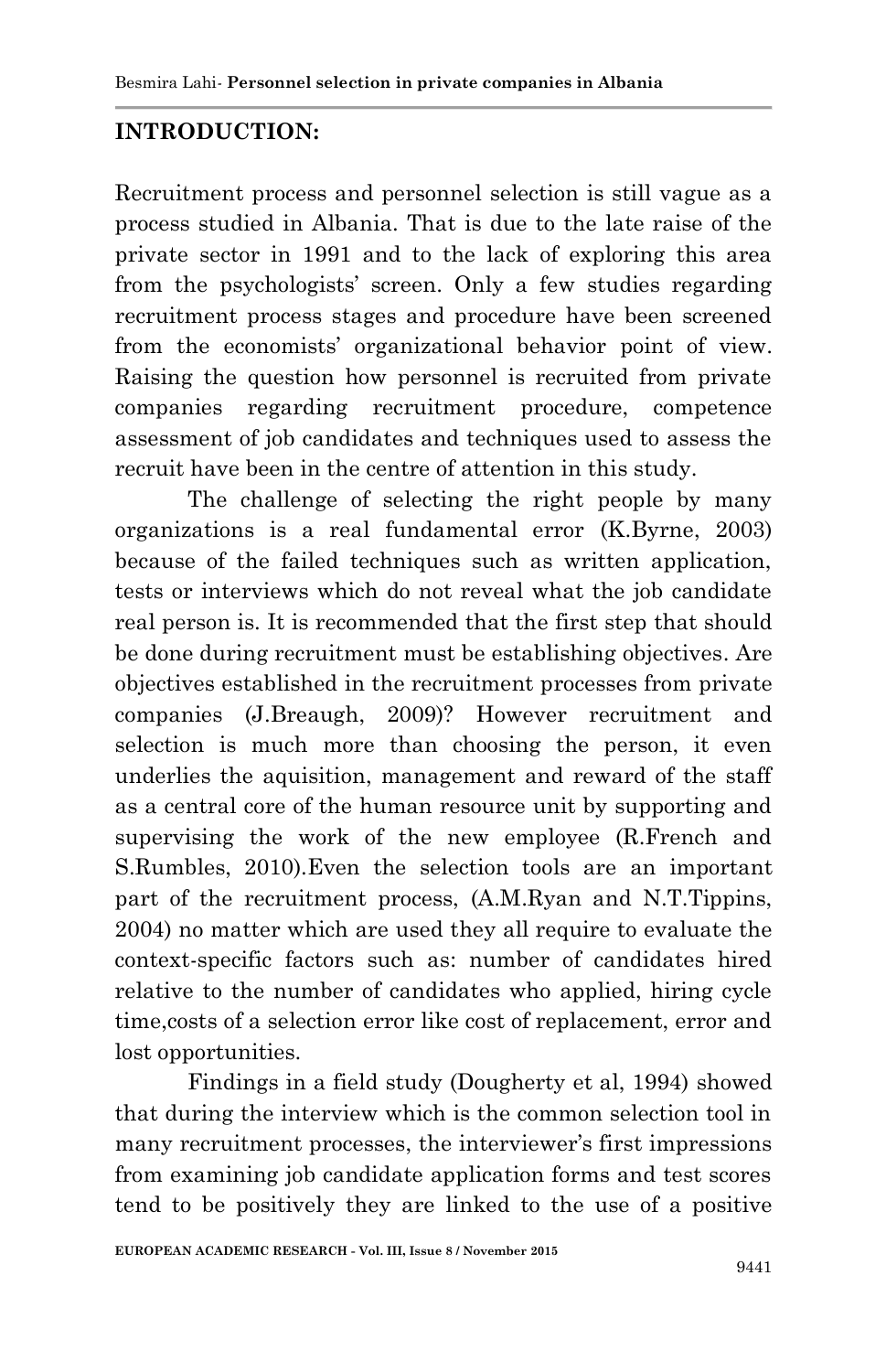style during interview, a favourable orientation toward the job candidate contributing in extending the job offer.

Thus the importance of this research is the establishment of the first scenarios of studying the way how recruitment procedure is conducted undergoing these objectives:

> -exploring the importance that private companies give to vacant places and new personnel;

> -describe characteristics and criteria that companies have regarding the profile of the possible candidate for the vacant job;

> -explain the impression techniques impact of candidates; -describe the stages and tools private companies use during recruitment and selection;

> -describe the administration of recruitment and selection in terms of tools and administrator.

Some psychometric evidence was studied regarding the selection procedural justice scale referring to the perceived fairness of the methods used (Talya W. Bauer, 2001). Although this is not part of the study it is of high interest to know whether applicants react by complaints for the decision of their failure in selection or not. How is personality related to job performance as Michael G.Anderson noted in "Personality assessment in personnel selection" as it determines preferences, temperaments, behavior, influencing job performance determining whether one job candidate has a natural inclination for job duties and will enjoy the job or how other characteristics such as education ability or experience influence play an important role.

There are many advantages and disadvantages of using tools in selection but what is important is the care in using tests based on criterion-results reference, review technical data and have reliable and valid data.

Recruitment tools used all over Europe are similar but they differ in standards, (Tixier, 1996) at the same time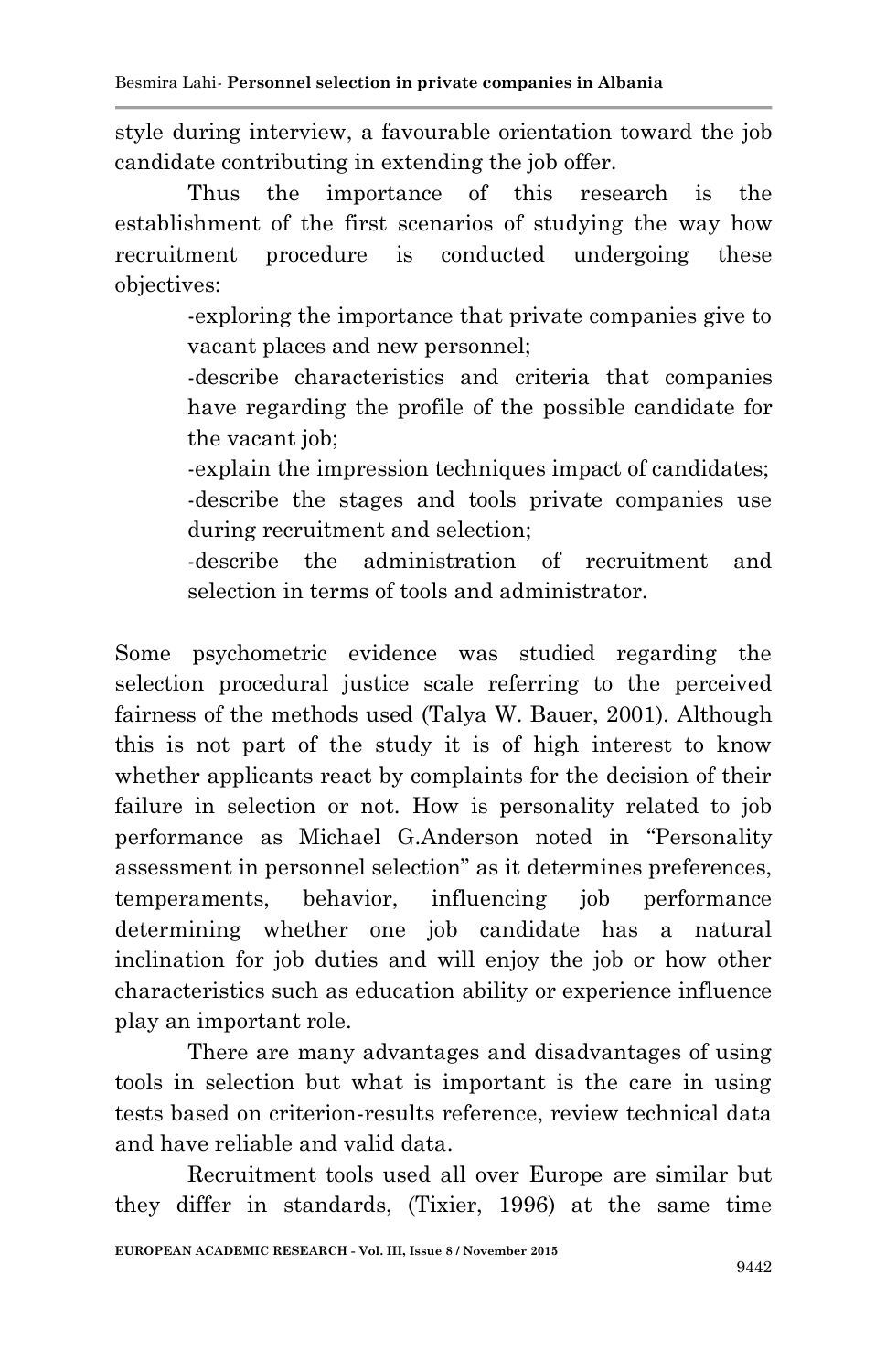employers need to be more open minded as to how recruiters across Europe make judgment on anyone"s application.

#### **METHODOLOGY:**

This qualitative research design was undertaken during May-June 2015 with the aim of deepening into understanding upon describing, explaining and exploring the way how recruitment and selection happens in the Albanian private sector. The lack of other studies in the relevant field was a key factor in grasping needed information and trying to yield with important findings in order to know how and further know where to intervene.

Individual in-depth interviews were undertaken with engaged units or persons of recruitment and selection in the private companies who had more than 10 employees working in the capital of Albania, Tirana. The interview form was based on the concept of interview used by J.Davidson, 2011 in his study regarding SME"s and adapted to the purpose, target group and reality in-house and referring to the design as used by Van der Meree, 2002 in the study "psychometric testing and human resource management". The sample selected by convenience consisted in 30 companies, the administrators of whom were recruited by mail and telephone asking for the possibility of interviewing the unit (human resource unit) or person dealing with recruitment and selection of new staff ensuring privacy of all data and that the study has a social nature. 18 out of 30 companies accepted to be part of the study, others were justified from the lack of time and work burden. Subjects to the study were asked for the last vacancy they have had in their companies. From 18 subjects, 10 were Female and 8 were Male.

| Table 1-Sample characteristics |        |
|--------------------------------|--------|
| <b>Characteristics</b>         | Number |
| Gender                         |        |
| Female                         | 10     |
| Male                           |        |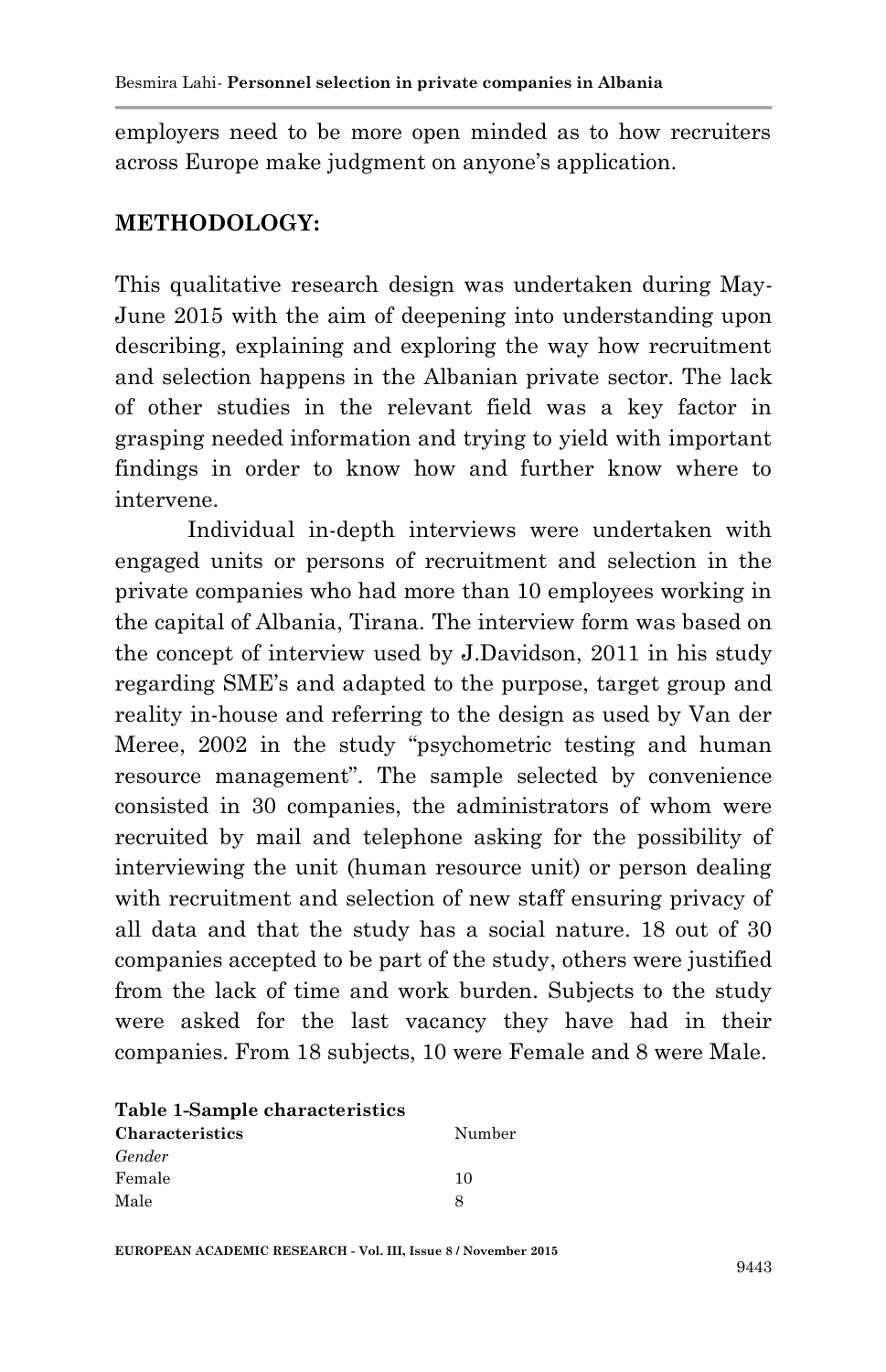| Last vacancy announced                |   |
|---------------------------------------|---|
| Sales agent                           | 5 |
| Plastic moulds operator               | 1 |
| Design/graphician                     | 3 |
| Promotion presentator                 | 1 |
| Hidro Engineer                        | 1 |
| Store manager                         | 1 |
| TТ                                    | 1 |
| Group leader in telesetting/marketing | 1 |
| Technical control inspector           | 1 |
| Economist                             | 2 |
| Scientific Researcher                 |   |

The sample is selected to present diversity. Data below show details regarding the nature of the company, number of employees and positions of the person that is being interviewed from the author. Names of all companies have been coded.

| private<br>companies |                                            |                    |                                |  |  |
|----------------------|--------------------------------------------|--------------------|--------------------------------|--|--|
| Code                 | Type of company                            | Nr of<br>employees | Decision-maker in<br>selection |  |  |
| A                    | Franchise-clothes                          | 10                 | Business Administrator         |  |  |
| B                    | Telecommunication service                  | 400                | HR unit.                       |  |  |
| C                    | Software program for banks                 | 10                 | Business Administraror         |  |  |
| D                    | Tailoring industry                         | 121                | Business Administrator         |  |  |
| E                    | Engineering                                | 100                | HR Unit                        |  |  |
| G                    | Plastic<br>production,<br>personalization  | 12                 | Business Administrator         |  |  |
| H                    | Office store                               | 22                 | Business Administrator         |  |  |
| 1                    | Marketing and distribution                 | 750                | HR unit.                       |  |  |
| J.                   | Coffee production                          | 15                 | Business Administrator         |  |  |
| K                    | Telemarketing, telesetting                 | 110                | HR unit.                       |  |  |
| L                    | Confection industry                        | 40                 | Business Administrator         |  |  |
| М                    | Automobile assessment and<br>certification | 140                | HR unit.                       |  |  |
| N                    | Tv Shopping                                | 25                 | Business Administrator         |  |  |
| 0                    | Private Education                          | 120                | HR unit.                       |  |  |
| P                    | Shoe store                                 | 12                 | Business Administrator         |  |  |
| Q                    | Promotion and marketing                    | 16                 | Business Administrator         |  |  |
| R                    | Administration of stores in<br>rent        | 20                 | Business Administrator         |  |  |
| S                    | Internet service                           | 12                 | Business Administrator         |  |  |

#### **Table Nr 2**

**Participating** 

In-depth interviews were used as according to Jacqueline Davidson research study on SME"s. The interview was adapted in relevance with the reality of situations happening in Albania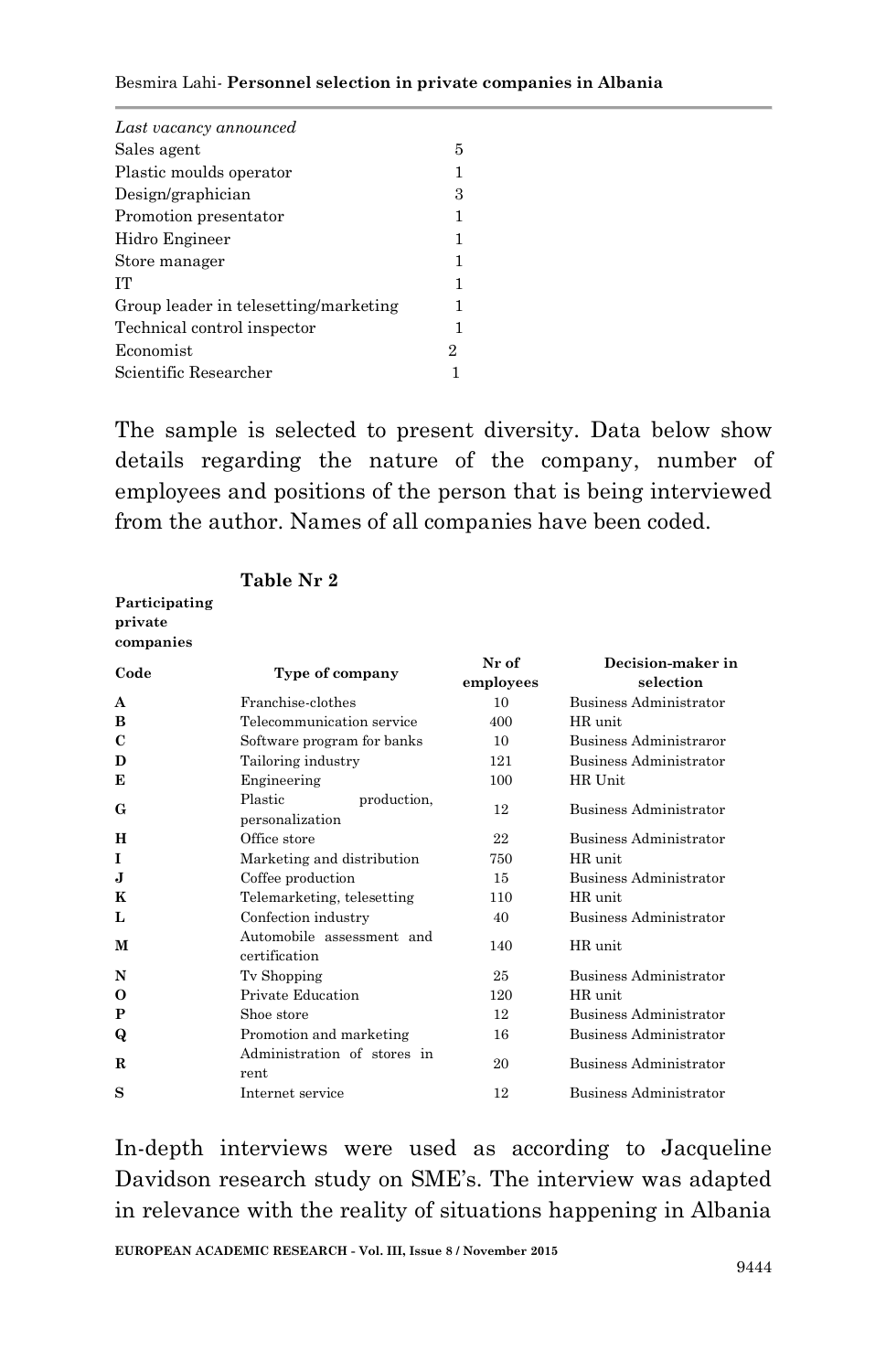and consisted in a set of opened questions divided into three parts: the first part asking for some key information of the company, the second part asking for the last vacant position which is already filled by the new staff and the third part consisting of questions referring to the satisfaction of the employer for the last newcomer in the company.

Face-to-face interviews done in quiet work environment of the subjects lasted for 30-45 minutes. After taking the subjects consent they were all audio registered, transcripted and coded using Macro through Microsoft Word for further details of the study. The study analyzes details of situations where private companies have human resource units or whether recruitment and selection is done directly by the administrator of the company. Comparison between these two subgroups offered many details in this study.

## **RESULTS:**

# **1. Difficulty in personnel selection regarding the business needs**

Whatever the nature of the business, the number of employees in the company or the maturity of the private companies in the market, the business needs to employ new personel are clear. Subjects reporting on the importance of their companies in the market consider the difficulties they meet in hiring new personnel as superior to the financial challenges they face.

Subject "A" says "*Before I started doing business I was told from my business friends that the only problem would be personnel. I was worried sick regarding my insufficient finances needed to take the brand of my store and I never thought that personnel would be such a problem''*.

Subject L reports" *If there could be more qualified people in the market I would have hired 80 not 40. But my 15 year experience shows that to the personnel you should always repeat the same things. There are more lazy people than workaholic ones''.*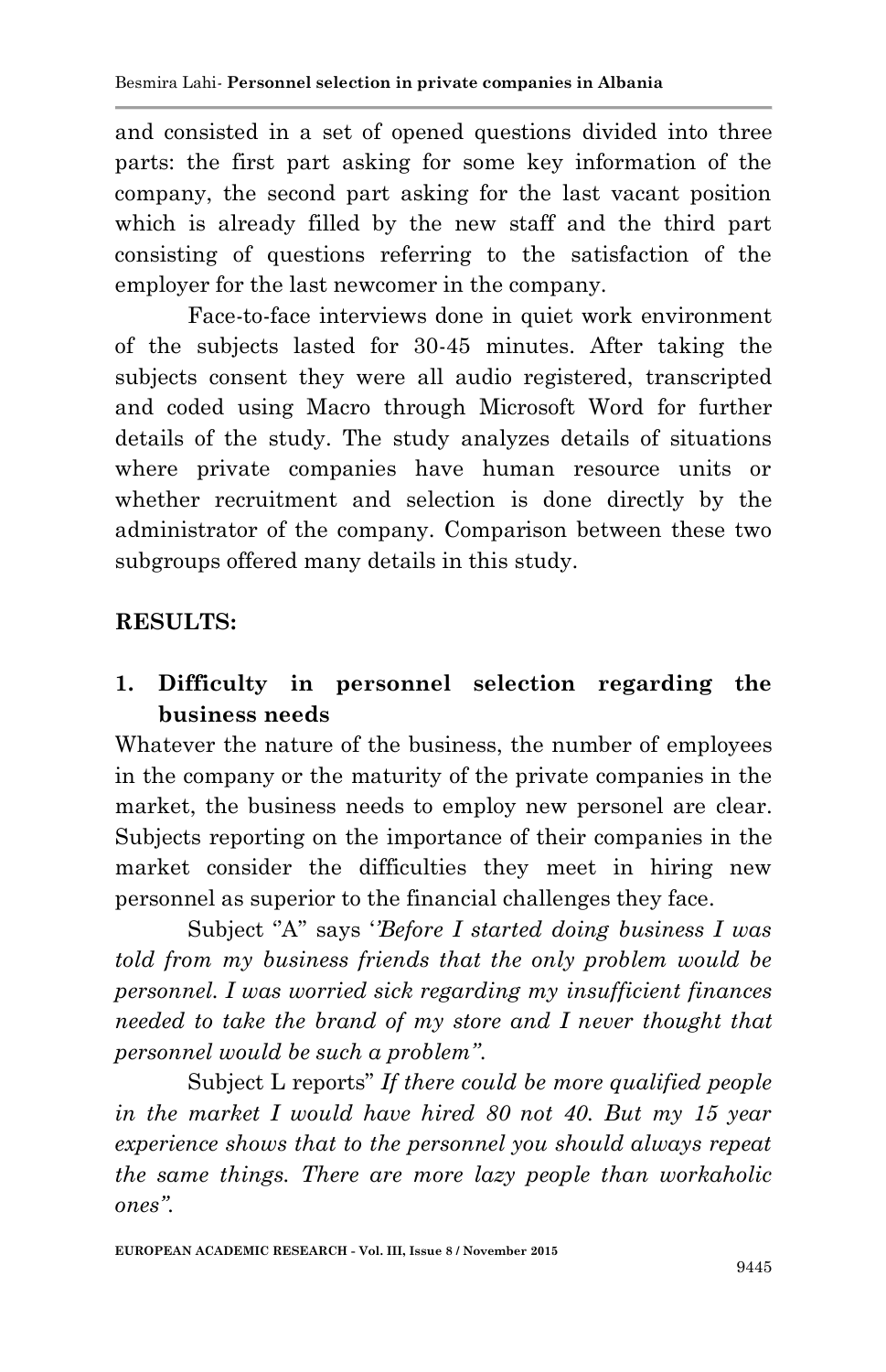Subjects refer to underqualification of today's job candidates, especially the young ones because of some reasons such as:

-the non-functional trinity of family-school-society;

-the generalization trend of being graduated and not qualified professionally;

-the lack of skills and competence gained from academic curricula being counter-productive affecting the individual to behave like a group and not enforce the individual himself bringing to uniformity;

-individuals self-violation regarding success through ones competences because "*'successful people are born from successful ones''*;

-the raise of new industries asking the usage of technical skills throughout general schools;

The consideration of every job is considered from subjects as a scientific process where the contact with the client asks for a set of knowledge and managerial skills.

*I-"Selling is much more scientific now and the psychology of the sales person to reach the client is really evaluated''.*

## **2. Recruitment administration as an early practice in the Albanian private companies**

Study shows that the higher the number of employees in the company, the more organized is the recruitment process differentiated in stages and responsibilities for the unit of human resources (HR). Meanwhile in cases when the employees' number is lower than 40 there is a set of decisionmaking and responsibilities covered from the legal administrator of the company.

Recruitment as a process described from the Albanian companies with HR starts with the announcement of the news through companies" website, newspapers or local TV"s asking to be sent a CV and after the CV selection there is an interview to be held. Meanwhile in companies with no HR unit there is a strong system of belief in verbal recommendation based on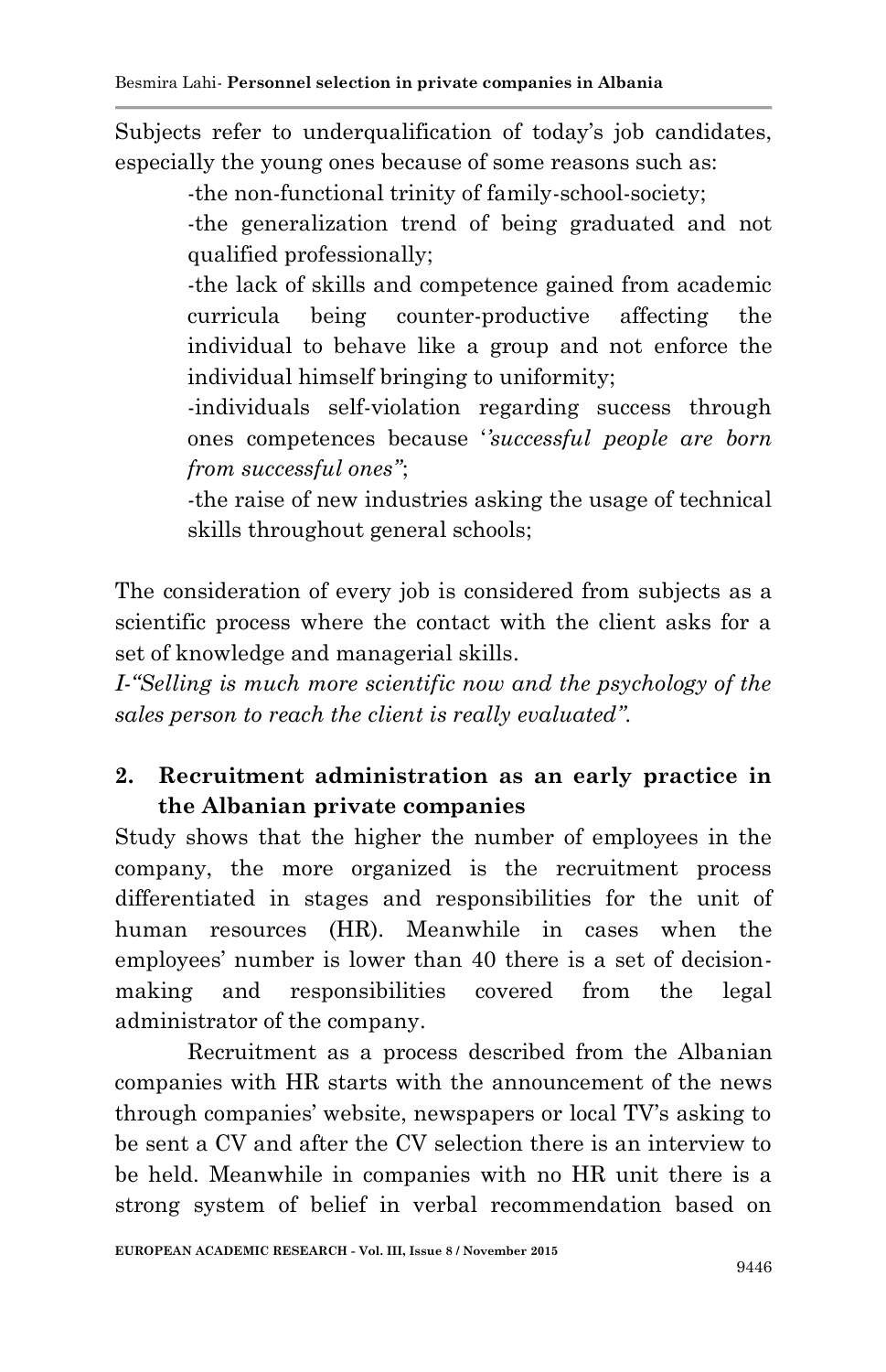earlier experiences of the job candidate in other companies. There is a trend of using social media like Facebook, twitter and LinkedIn not only for job announcement but even for candidates" investigation. Dependent to social media usage the belief in the information found is however low regarding the fact that "*'job candidates looking for job offers through social media are not competent, lazy and wait for the miracle of being employed through internet navigation''.* It remains not clear whether companies with no HR support recommendation of new personnel from the inner staff or not. There is a big contradiction which may need another detailed study regarding the issue. However companies seeking for technical personnel consider recommendation from inner staff as an easier way of finding new personnel because of the lack of thee in the market.

**Announcement of job vacancy** is related to the job description but there is seen to exist a pre-profile for the candidate to the job seen in gender aspects "*'men are more likely to be in technical positions while women in marketing and service sector''*, age, geographical proximity to the job, earlier experience in rival companies describing the companies' strategy to select already trained and experienced staff.

**Clearness in recruitment procedure** is rather seen in companies with HR units where every stage of recruitment is time scheduled, reported and archived. The recruitment and selection procedure is almost the same for all companies with HR units, but whatever the stages and responsibilities shared the decision-maker is the company"s Administrator making this process as intriguing as the recruitment and selection done in the companies with no HR unit.

**Recruitment administration** is seen to be depending on the size of the company rather than the company importance. None of the companies would evaluate the consultation of an external agent who would assess the recruits personality, skills,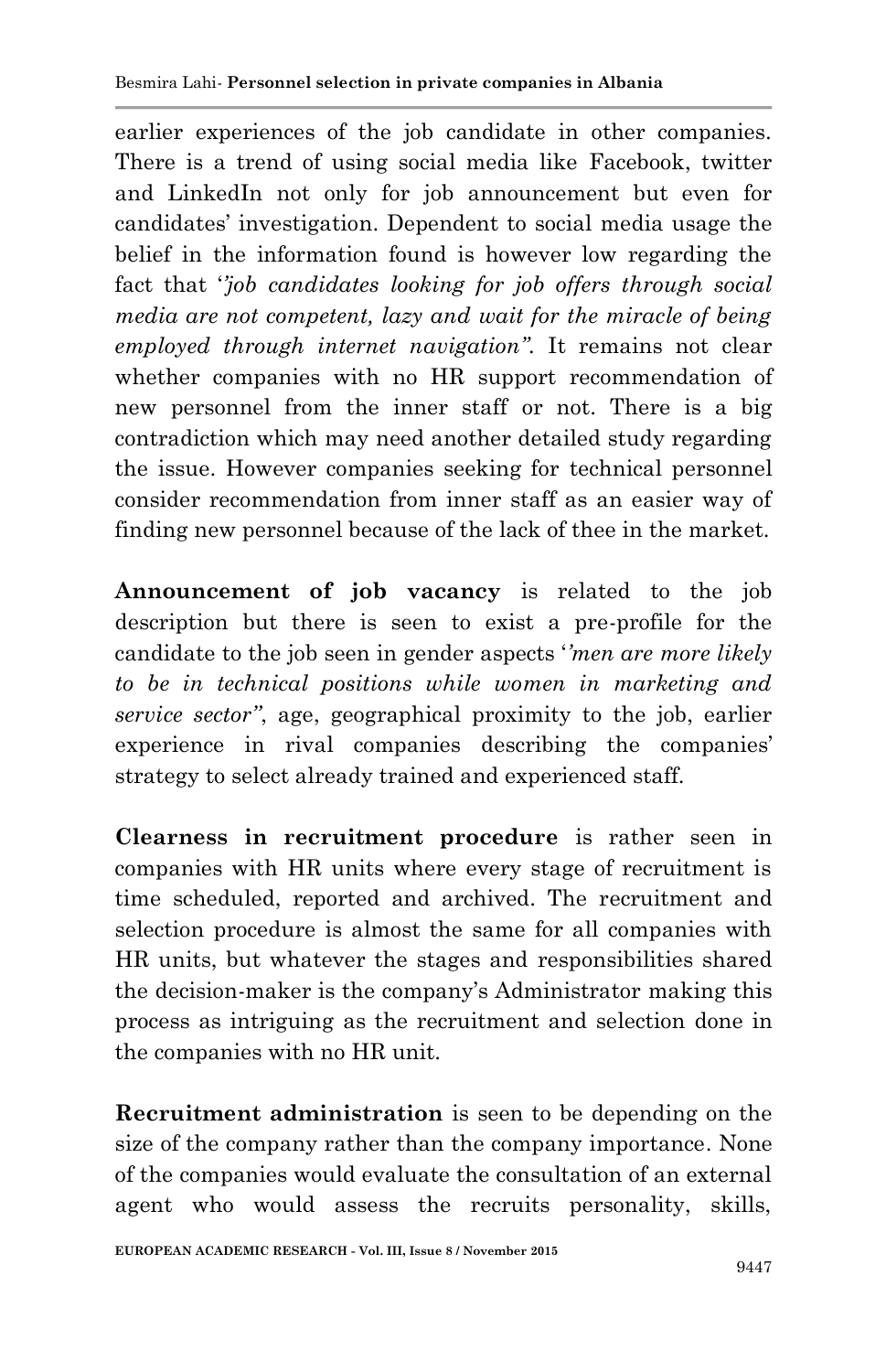competences or mental health. 3 out of 6 interviewed subjects report to have a clinical psychologist as a HR manager but to none of them is given the chance to assess the recruit as a psychologist. Psychologist background results not to be a criterion rather than a sudden event; whereas the HR manager is seen to be a reporter and documentation manager and not assessing the personnel plan of recruits dealing to further training needs or other issues. Worse, in cases when the job candidate fails no communication is given. On the job candidates" side there is no possibility of complaint regarding their assessing.

## **3. Usage of assessment tools in recruitment supporting good selection**

Recruitment procedure of the companies subject to the study are shown below and it is noted that CV is the form used from all companies and the interview is the most used instrument in all companies, however its content.

**Table 3**

| <b>Or</b><br>g | Clear<br>selection | Application | Interview   | Reference   | <b>CV</b>   | Test                       | Admini<br>strator | Others                |
|----------------|--------------------|-------------|-------------|-------------|-------------|----------------------------|-------------------|-----------------------|
| A              |                    |             |             | $\mathbf x$ |             |                            |                   |                       |
| $\bf{B}$       | $\mathbf x$        | $\mathbf x$ | $\mathbf x$ |             | $\mathbf x$ | $\mathbf x$                | HR                | Psychologist          |
| $\mathbf{C}$   |                    | X           | X           |             | $\mathbf x$ |                            |                   |                       |
| D              |                    |             | X           | X           |             |                            |                   |                       |
| E              | $\mathbf x$        | $\mathbf x$ | X           | $\mathbf x$ | X           | X                          | HR                | Recruitment<br>agency |
| G              |                    |             | X           |             |             |                            |                   |                       |
| H              | $\mathbf x$        | $\mathbf x$ | $\mathbf x$ | $\mathbf x$ | $\mathbf X$ | $\boldsymbol{\mathcal{P}}$ |                   |                       |
| 1              | $\mathbf x$        | X           | $\mathbf x$ |             | X           | X                          | HR                | Psychologist          |
| J              |                    |             | X           |             |             |                            |                   |                       |
| $\mathbf K$    | $\mathbf x$        | $\mathbf x$ | $\mathbf x$ |             | $\mathbf x$ | $\mathbf x$                | HR                | Psychologist          |
| L              |                    |             | X           |             | X           | X                          |                   |                       |
| $\mathbf M$    | $\mathbf x$        | X           | X           |             | X           | X                          | HR                | software              |
| $\mathbf N$    | $\mathbf x$        | $\mathbf x$ | X           |             | X           |                            |                   |                       |
| $\mathbf{o}$   | $\mathbf x$        | $\mathbf x$ | $\mathbf x$ | X           | X           |                            |                   |                       |
| ${\bf P}$      |                    |             | $\mathbf x$ | $\mathbf x$ | $\mathbf X$ |                            |                   |                       |
| Q              |                    |             | $\mathbf x$ |             | X           |                            |                   |                       |
| ${\bf R}$      |                    |             | X           |             | X           |                            |                   |                       |
| S              |                    |             | $\mathbf x$ |             | X           |                            |                   |                       |

**Recruitment procedure in organization**

**EUROPEAN ACADEMIC RESEARCH - Vol. III, Issue 8 / November 2015**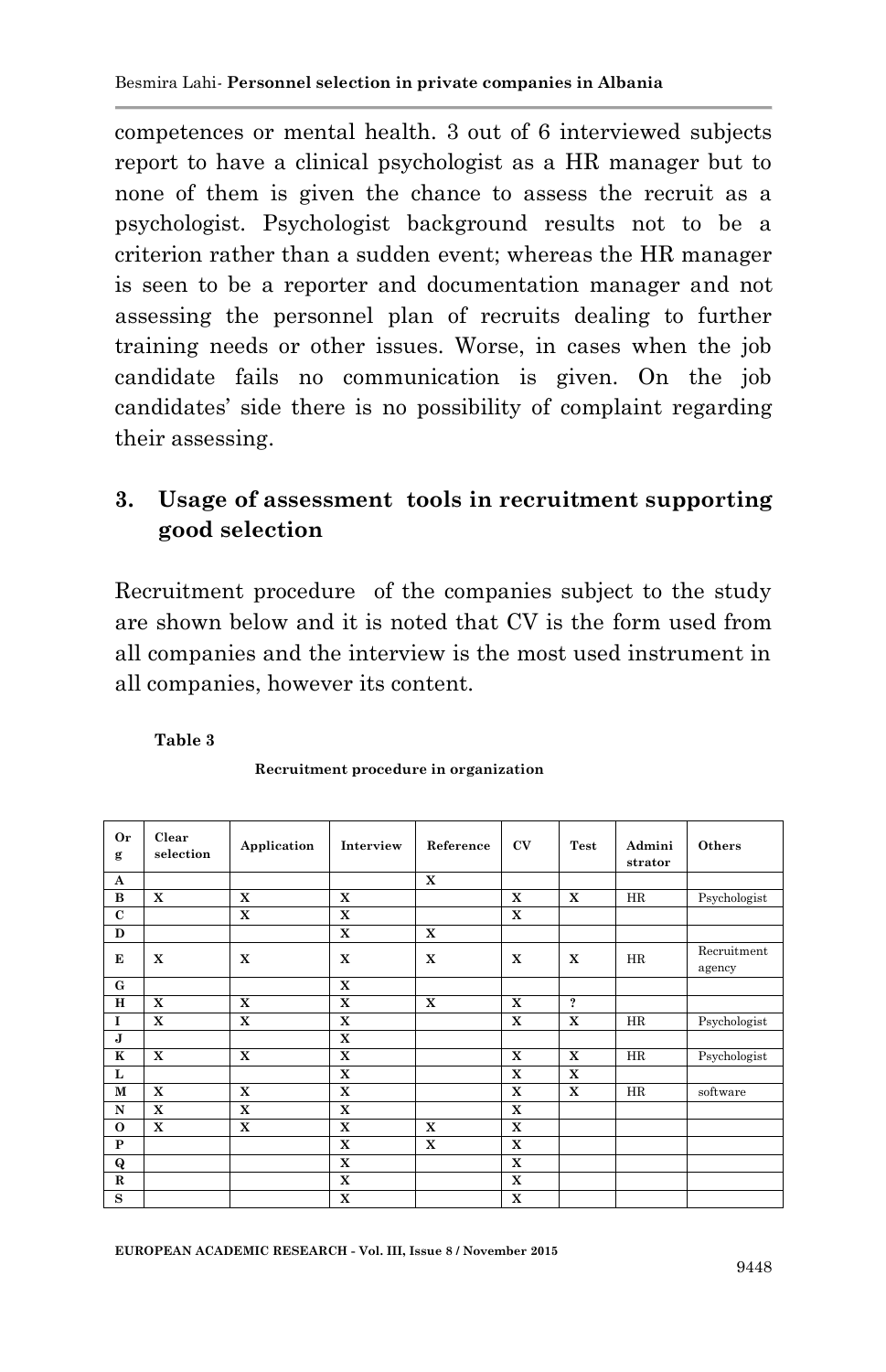**Lack of reliability in job candidate CV's:** CV is the first form of communication from the job candidates to the company but still poor in reliability in most cases considered as a selfevaluation form to attract the company, that is why many companies report the usage of provocative controlling questions during the face-to-face interview.

**Interview remains the tool commonly used but not guaranteeing success.** All interviews consist in some characteristics such as: being opened in verifying, are informal, have indirect questions, are not structured neither based on a model upon the job description and are likely to be selfpresentations. Subjects show appreciation to interview regarded as a good tool assessing candidates, and many times besides showing the candidate trend of impressing others with expressions such as "*I give my soul to my job*". Some companies report using the Law of the Third followed in meeting the candidate in three occasional places and arranging informal interviews aiming to know in depth the candidate. There is a positive approach to deepen in the consciousness of the candidate, and even though not done professionally by psychologists, the approach generates curiosity and novelty at the same time.

Referring to subjects describing the importance given to first impression it is seen as very important and in most cases following decision making especially in companies without HR unit. *"Almost half of my impression is created in the first four seconds from the door to the chair of the interview room. I strongly believe in my interpretation skill regarding non-verbal communication''.*

Companies with clear recruitment procedure acknowledge the risk of the first impression and aim to minimize its effect through the involvement of different actors through the stages of recruitment. *"We prefer job candidates who aim to be equal to our models but we aim to select those who are prone to learn and practice''.*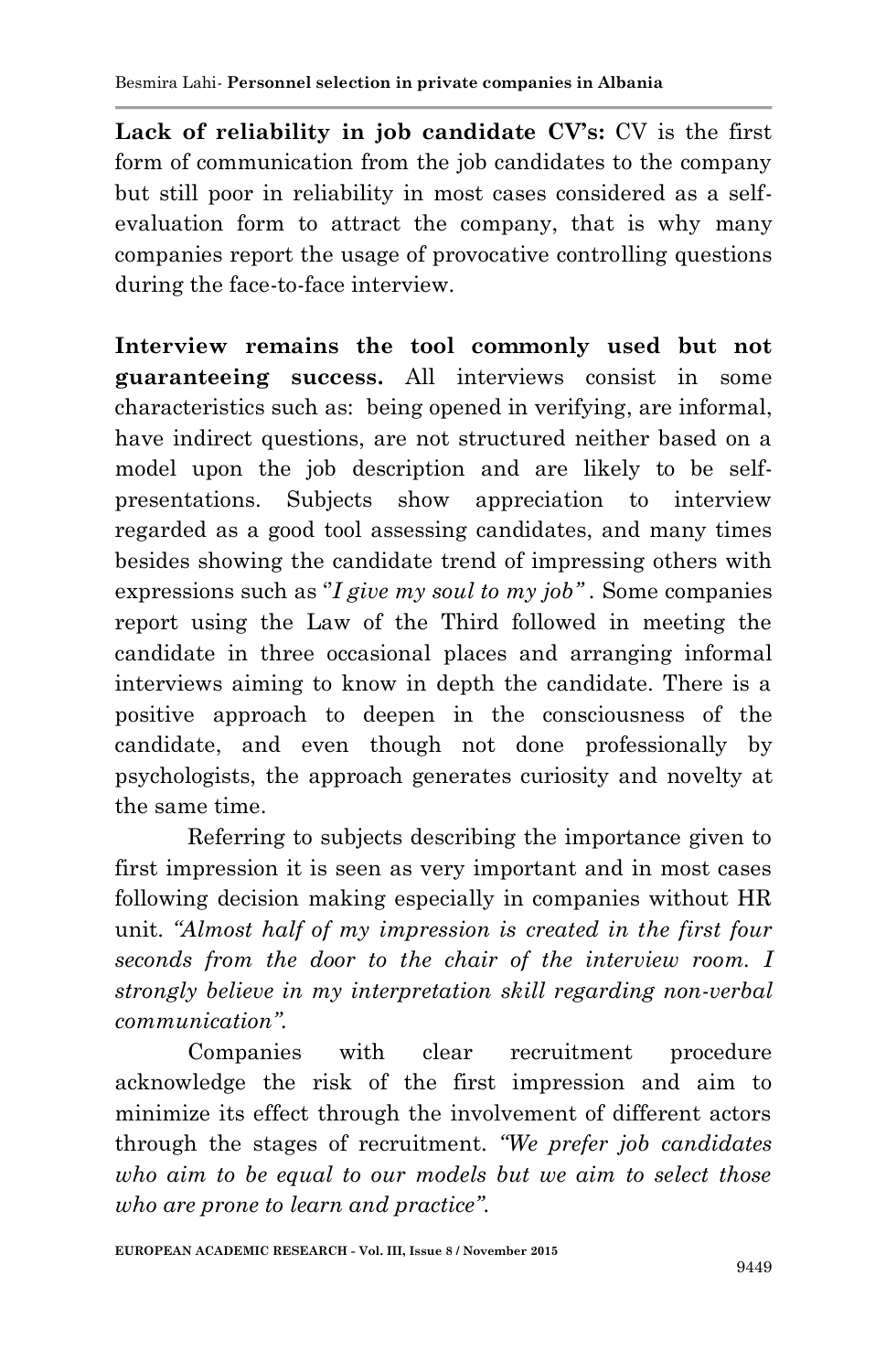Test as a tool used in recruitment and selection is noted to be applied by written form or computer software. Psychological test is administered in two companies in the form of integrity test and a test for knowing the psychological profile of the recruit. Companies using these forms have many employees and are branch of international companies. These tests are only used for managerial positions. However, test is occasionally intrigued by practical forms of observing the candidate skills and many companies refer to thee as the condition given from the Work Code "*'we test the new personnel during the probation period''.*

**Pre-profile of the fit candidate:** Subjects claim that they have a clear profile of what they are looking for the vacant job because of the need analysis and job description. Companies ask for qualification, foreign language acquisition, interests, emotional management skills, assessment of candidates acceptability with organizational culture referring to low reliability to job candidates but on the other hand asking for huge responsibilities from them. The ideal profile of the job candidate is not a criterion neither an asset: ideal profile should be personalized from the company. The ideal candidate does not come from the outside but there is a trend to unify in the same shape all employees even through training delivery during the probation period helping the candidate to adjust to the new company and form oneself like the company promotional models.

# **Conclusions:**

The research shows that private companies meet difficulties regarding personnel selection because of problems running from candidates qualification reflected by mismatching academic curricula and skills promptness. Companies own a pre-profile of the adequate candidate for the job vacancy because of running gender issues, age and earlier experience of the job candidate.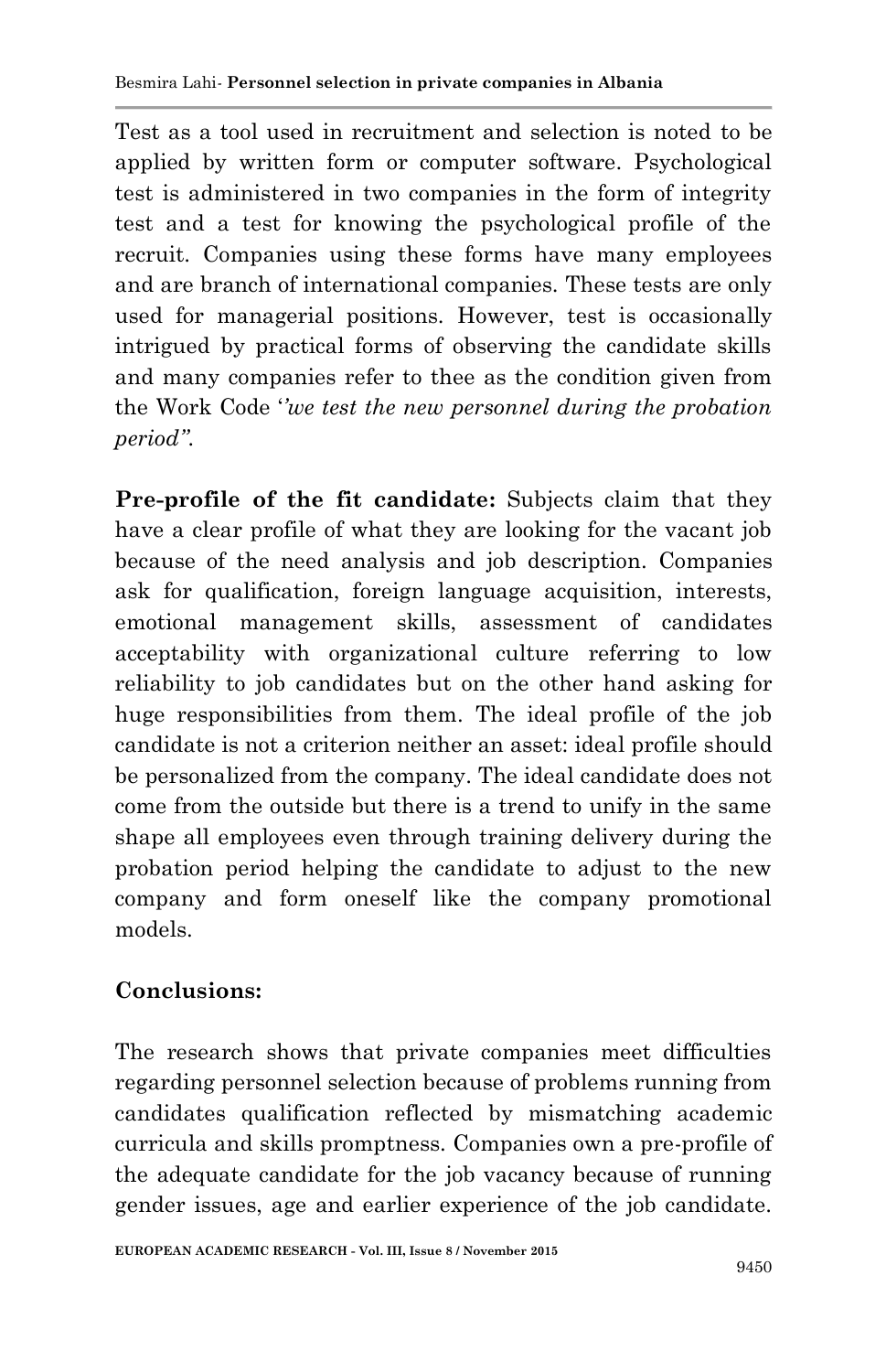Recruitment and selection administration are still early practices in Albania, but there is a positive approach towards knowing more regarding the job candidate profile, experience and even getting to one's consciousness showing the means of the prepared base for studying more the job candidate during recruitment and selection.

Procedures tent to be uniform in companies with HR unit, however decision making for the selected candidate is still in the hands of the Administrator just like in the companies without HR unit. There is a lack of assessment tools and professional administration of the process. However there is a a great interest to know regarding the job candidate interests, communication skills, emotional management reflected even from the employment of psychologists as HR"s even though they are not psychologists in the job description.

These results have a relative validity because the sample selection does not generalize all results and findings and a relative reliability because of the views of one author. Key findings from the research:

> -Usage of the term "qualified" does not match with the criteria companies have for the tailor-made qualification they are looking for;

> -Usage of recruitment procedure from companies with HR units does not necessarily select the best candidates for the company;

> -There is a positive approach towards the inner candidate consciousness which may lead to further more professional tools that are going to be administered.

### **REFERENCES:**

Ann Marie Ryan and Nancy T. Tippins, "Attracting and selecting: what psychological research tells us." *Human Resource Management,* 308(2004): 305-318.